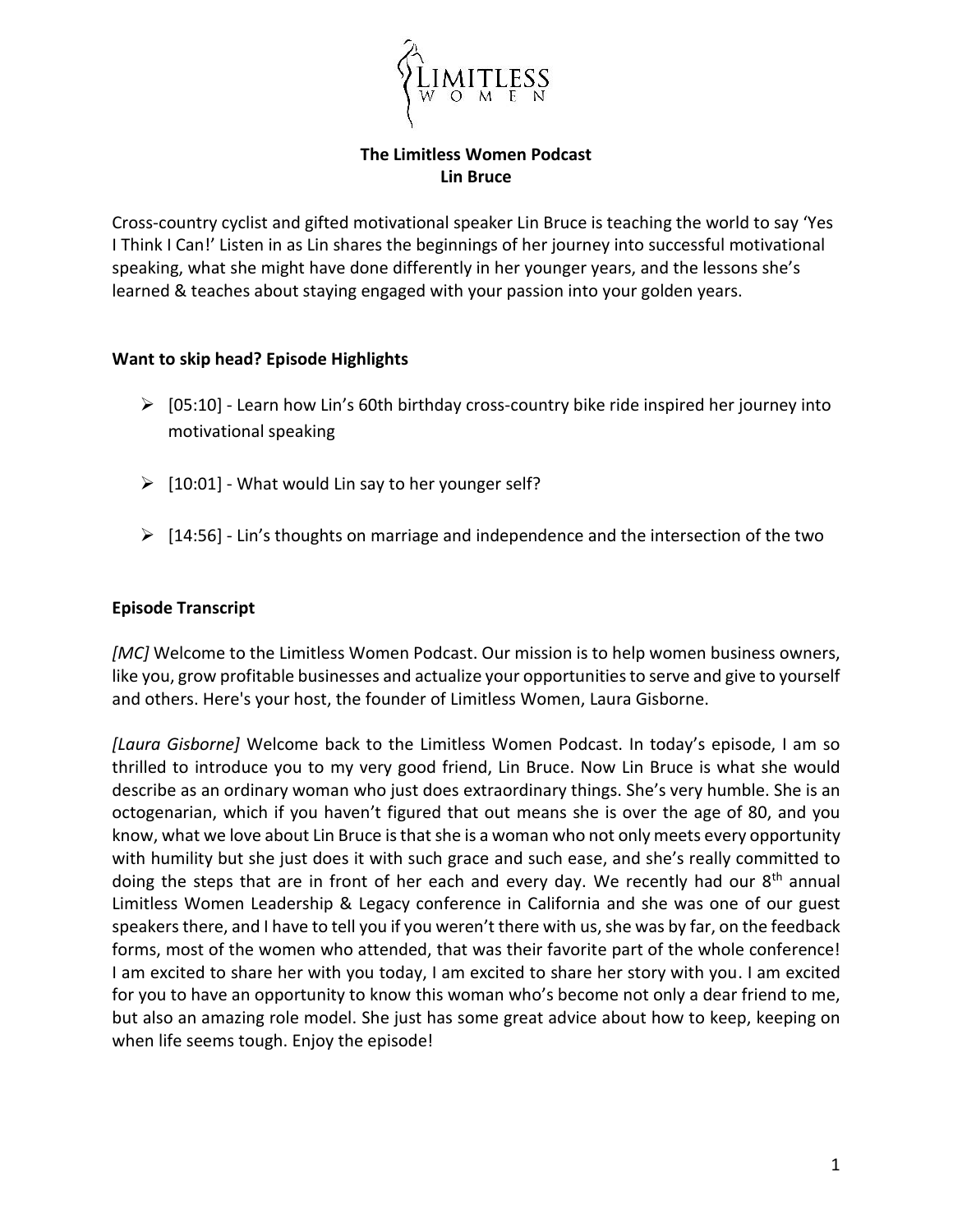

*[Laura Gisborne]* Okay, beautiful. So, when we do this episode, Lin, I will have a little introduction, you know, introducing you with your bio and all that good stuff. So, we can pretty much just dive in and I wanted to ask you a few questions and I'm so happy to have you with me today.

*[Lin Bruce]* Thank you.

*[Laura]* It's a pleasure to be with you always and love you so much and just really grateful for who you are and how you role-model for all of us in the Limitless Women community. We're blessed to have you as part of our community for several years now. I was trying to think because we met I would guess like 2013, maybe? Something like that?

*[Lin]* It was the year that I turned 70.

*[Laura]* Uh-hm.

*[Lin]* I saw you on the stage at an event.

*[Laura]* Yeah.

*[Lin]* And, thought, "Oh, I like that person and I don't fit her -- *[laughs]* her business model at that time.

*[Laura]* Right.

*[Lin]* So, at any rate, so that would have been – now, that would have been 12 years ago.

*[Laura]* Yeah, a long time, long, long time. So, just so wonderful to be with you today and I'm grateful that even though it didn't feel like a business match at the time, we became friends and stayed in touch all these years and then work, you know, just work together to support you and you supported me and you supported our community so generously and we just love you. So, let's talk a little bit about what do you think inspired you – you know, one of the things that's remarkable about your long distance bike riding is that people would say that just can't be done, right? Like, I'm 55 as we're recording this, I'm thinking, man, I'm pretty sure I couldn't do that, you know, I mean, I guess I could with some training. But, you started riding your bike long distance at age 60 if I remember the story correctly.

*[Lin]* That's – that is correct, yes.

*[Laura]* So, what inspired you, like what had you say, okay, I'm going to do this, I'm going to go make this happen?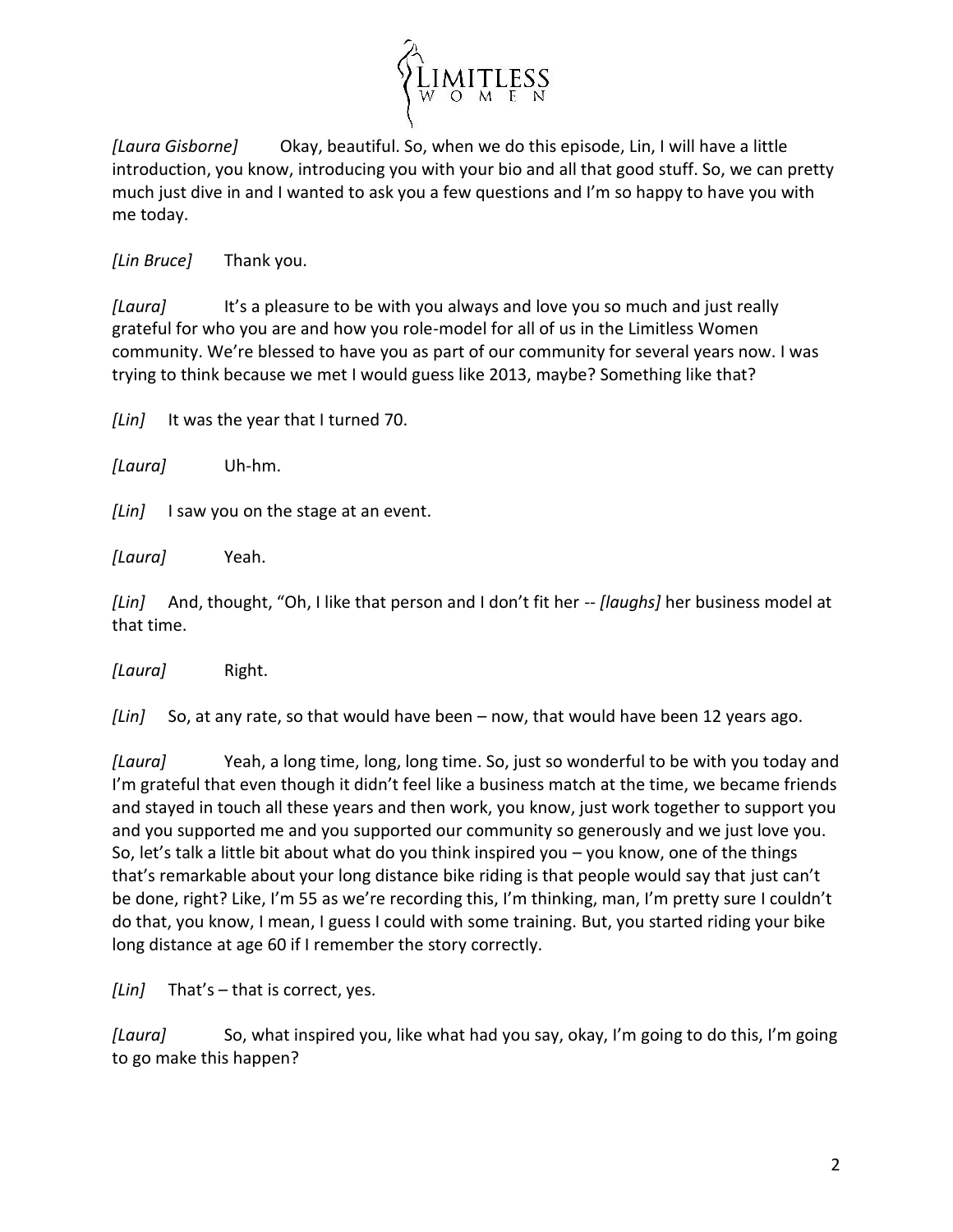

*[Lin]* Well, I was feeling desperate in my life. I was feeling as though I was just going to be 60 in a few months. And at that time – at that time, I thought 60 was old. Well, I don't think that anymore. But at that time I thought I'm going to turn 60 and that's going to mean I'm just going to slide down to end to this boring dead end of my life and I was just feeling so flat and so as though they weren't any possibilities at all. And I realized that I could justify and I was needing to justify at that point. I could justify doing something big because it was going to be a decade birthday.

*[Laura]* Uh-hm.

*[Lin]* And I knew that I wanted it to be not a party. Some kind of adventure, something that it was a challenge, but that I thought I could handle probably and I needed it to be mine. I needed it to be something that I – into which I put the energy, so that I could succeed. I didn't know what that was going to be. I saw a little ad for this cross country bicycle trip ran by Woman Tours. I didn't know Woman Tours at the time. Now, I do. It's a very known company that runs bicycle trips for women. This trip was for women over 50, so I figured I'll be with sort of peers.

*[Laura]* Right.

*[Lin]* It turned out it was exactly the right beginning. There were 27 of us, none of us had ever been on a long bike ride before. We rode to various abilities and lengths, but not – not ever anything like this. And none of us knew each other, which was a big deal too. And this was before the days of texting and, you know, mobile phones and stuff. I mean, it was...

*[Laura]* Yeah, different world.

*[Lin]* So, that we became a group of people who were all on this new adventure. We were all new to this adventure and we were determined to – to do it.

*[Laura]* Excellent. How far was that bike ride? I mean, I know it was over the course of time, but how far?

*[Lin]* Right. It was 3,354 miles or something like that, about 3,000 miles, yeah.

*[Laura]* And how long did it take you all to do it?

*[Lin]* We took 60 days, 60 days.

*[Laura]* Wow!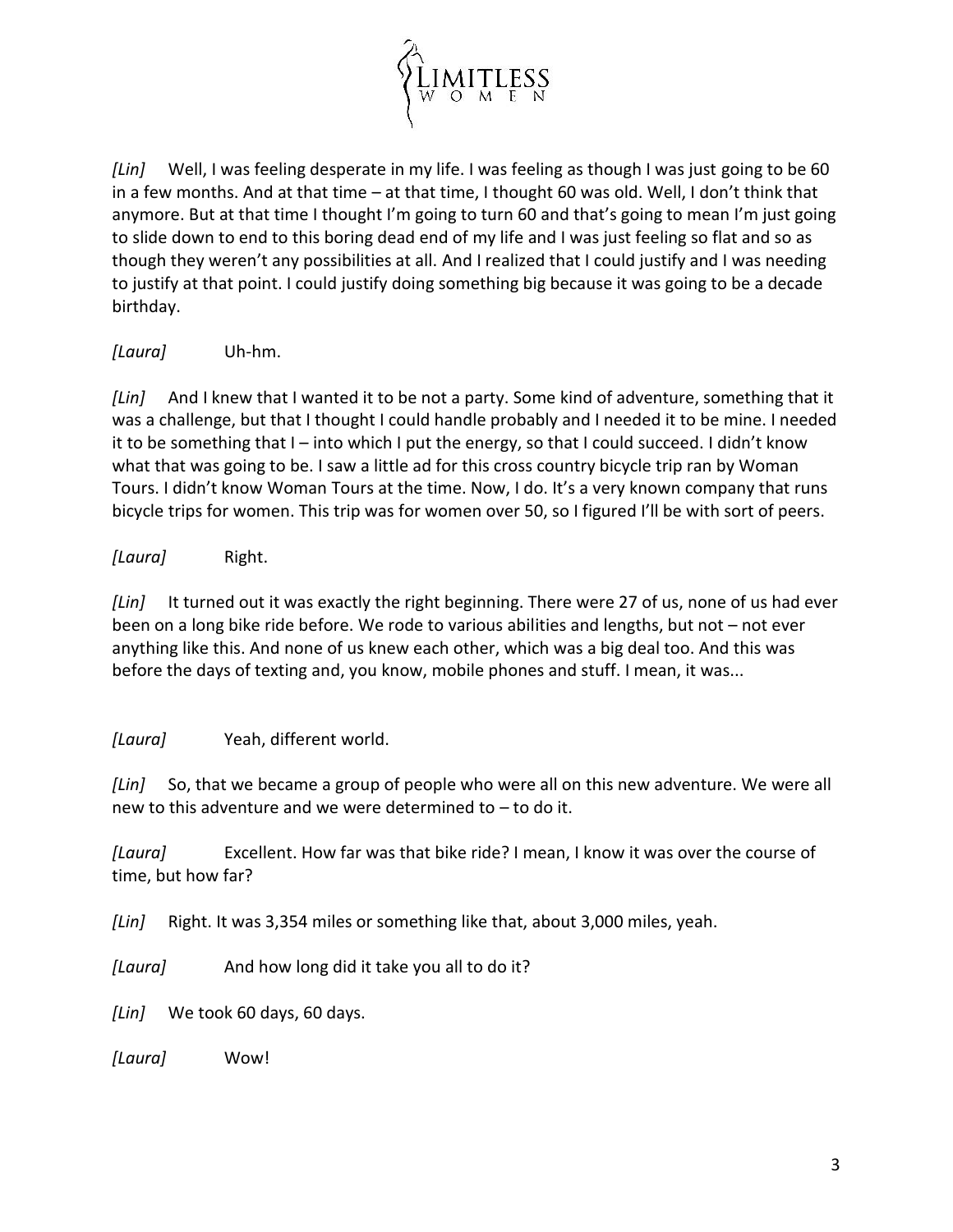

*[Lin]* Yeah. I will – side story, I took my bike into the mechanic shop here in town before I was gone and I said what I was going to do and he said, "How long is it going to take you?" And I said, "60 days." He said, "How come?" "The record is 17," he said. "Well, we're all over 60 and we're not on a race, we're just getting across the United States."

*[Laura]* Wow! How wonderful. Did you have an inkling of the work that you do now with your leadership work and your motivation work? Did you have an inkling that that was going to come out of this or...?

*[Lin]* Not at all.

*[Laura]* Yeah.

*[Lin]* Not at all.

*[Laura]* What was the progression? So, you did this amazing adventure and I'm sure we could, you know, take hours just talking about all the stories that you learned there. But, what was kind of the next steps for you to craft the platform that you have today of inspiring others with your voice?

*[Lin]* That didn't come immediately. I – I was so taken with what I had accomplished. I have had fun. I had worked hard every day. And every day, there was a destination and I got there every day and I got there every day until I finally did this. We have been told at the beginning of the trip that this journey will change your life. This journey... We all kind of rolled our eyes and said, "Oh, yeah. Oh, yeah." And, at the end of that journey, I thought, "Wonderful, I haven't changed." And a couple of bike trips later, I asked our oldest son, "Have I changed since I started doing these rides?" He's very perceptive thoughtful man and said, "You have a greater sense of possibility."

*[Laura]* Oh, beautiful.

*[Lin]* Yes. And that is true. I do and it has come I realized out of knowing myself to be capable. It's a particular niche. You see, I'm starting to tear up because this is big stuff for me.

*[Laura]* Yeah.

*[Lin]* Particular niche. I wish I could say I'm fearless. That's not true. I am willing to make a commitment and stick with it and realize that if  $I - if$ , not if, when I stick with my commitment and I do what is required every day that I will get to where I need to be. That has been a profound gift for me in my life and to realize that that's possible for me because – because one of the reasons I think that I am believable, I'm not a super athlete at all. I am a very normal kind of person.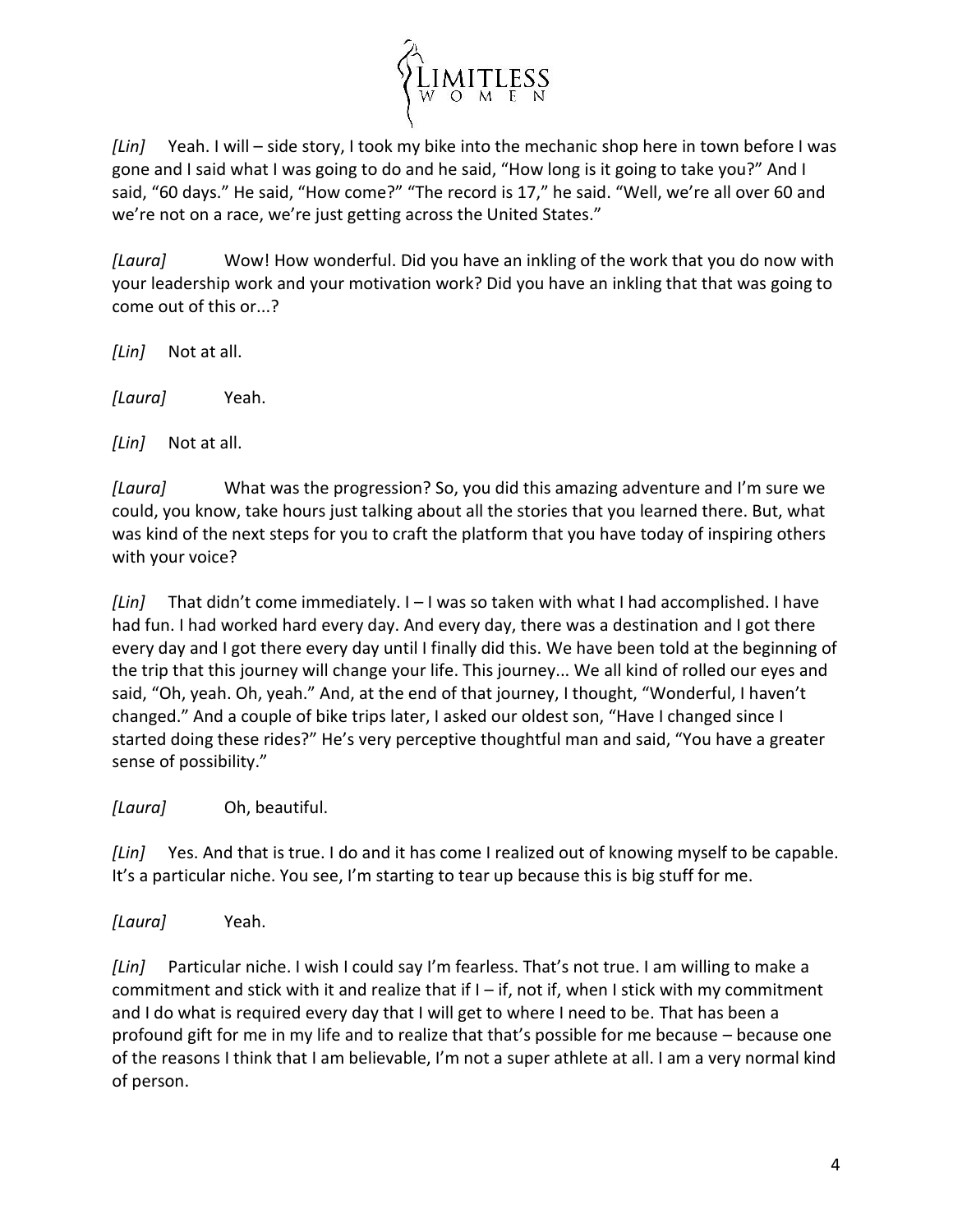

*[Laura]* Right.

*[Lin]* And I think my normal – normalcy, my normal...

*[Laura]* Your normalness.

*[Lin]* That's the word, normalness, can demonstrate that others can do that too. So, she can take that on when she's 60. If she can take that – if she can do that last summer's bicycle trip with 800 miles and she's 82 years old, I can do that too or I can do that whatever the something is.

*[Laura]* Yes. And, hence the brand, right?

*[Lin]* Right. 10 years later after I started riding that I realized that people might be interested in what I was doing. And I first spoke just to tell. So, we went here and then we went here and then we went here. But, somehow, it came across in a way that engaged folks in realizing that they had that potential too if that was a choice. Not biking, but the choice to commitment that's possible, that's possible.

*[Laura]* Or whatever they want to get committed to.

*[Lin]* That's it. Yes.

*[Laura]* Yeah. So, that's a possibility like your son said is pretty powerful. What do you think has been the biggest when you're sharing some of the perspective of, you know, who you've become on this journey right over the last 22 years, what do you think has been the biggest – the single biggest lesson that you've learned, you know, I want to hear more about that?

*[Lin]* The biggest lesson is that by doing a little bit at a time, you know, a little bit at time gets you there. You put all the little bits together, that moves you down the road. That moves you to your destination. And another way that I scripted it out for myself just recently when I was thinking was that the little bitty steps day after day, those little bitty steps go together and complete the task or achieve the journey or...

*[Laura]* Yeah. Get to the post like at the end game. If you were to go back in time, right? Because I think this is always a fascinating thing. We have such different perspective, the more mature we get the older we get, the more years we get to be blessed to be on the planet.

*[Lin]* Right.

*[Laura]* What would you say to your – to your 25-year old self? If you look back at where you were at age 25, what would you say to yourself?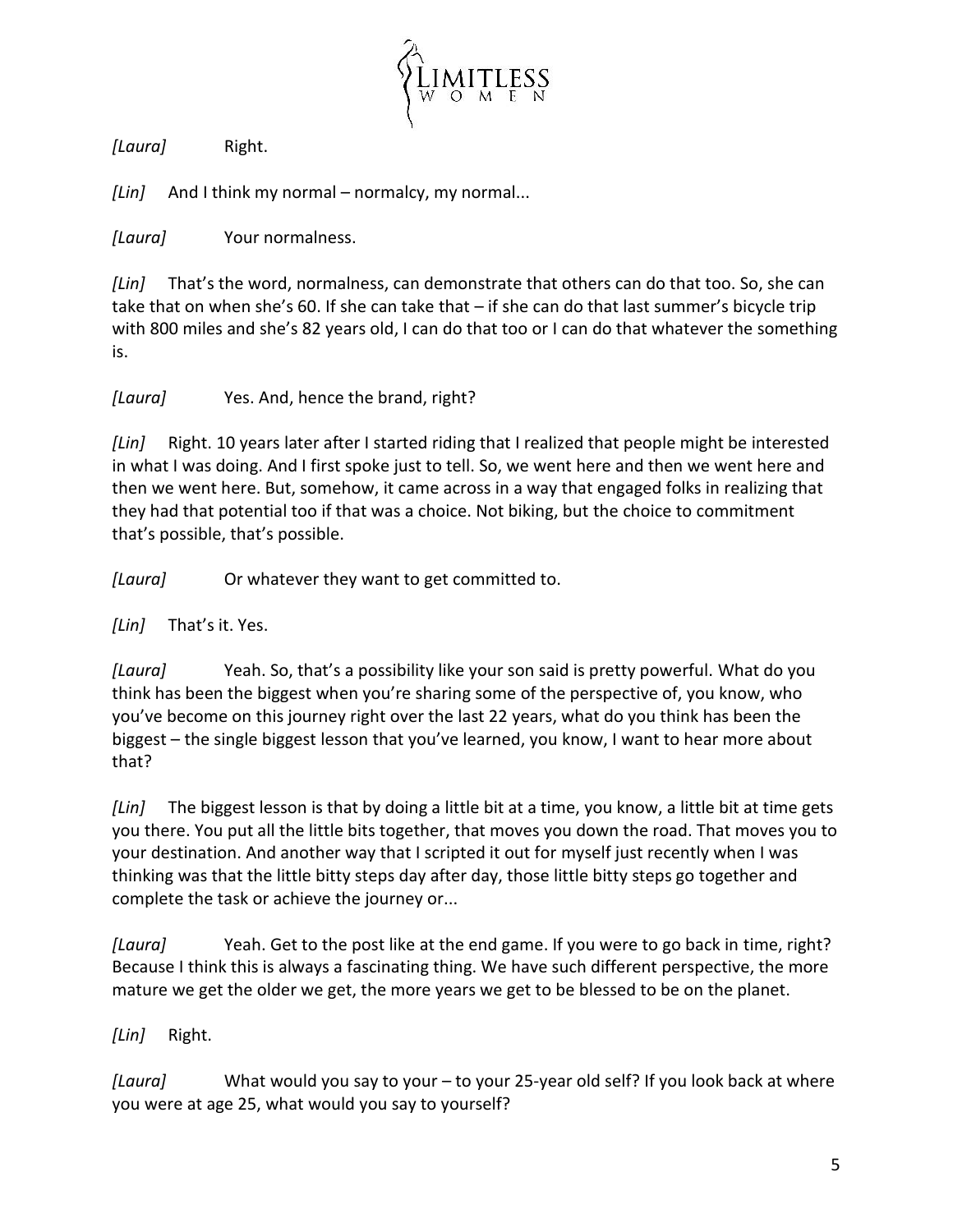

*[Lin]* I would say, "Notice what really interest you. Make time to do at least portions of that, that the people you love and people who depend on you gain out of your sense of being an able capable woman. And that that's a gift I can give into the world. That expansion of myself, that affirmation of myself translates into being present and supportive to those I love. It's not a selfishness because that's what I thought at that time.

*[Laura]* Right. So, you think differently today?

*[Lin]* Very different today. And, you know, I mean, that was a different era, it was way back when  $-$  it was a long time ago.

*[Laura]* Yeah. Sure. Well, so the world looked at women differently? The world looked at how you conducted yourself and how you carried yourself and so, it's, you know, we've got this great blessing of living in a time where especially as we live in the developed world where we are encouraged to have a voice and to have confidence and that was not always the case obviously.

*[Lin]* That's right. Yes, that's right.

*[Laura]* Yeah. So, when I see you in our community and I see how much we are just enriched when you share, you know, when you decide to share because you're very humble and you kind of sit back there often and just listen and, you know, participate as one of the family. And then, when I call on you and say, "Lin, what do you got to say about that?" I'm always – always blessed by the nuggets that fall out, you know just it's a great thing. It's a beautiful thing. Is there anything that you – anything that you – I think this is one of the ways to look at it, like what would you have told your younger self is one way to look at it. But, is there any – do you have any regrets?

*[Lin]* Oh, I wish I had started earlier.

*[Laura]* Okay. That's a [could have]. Yeah, I mean, when [**inaudible**], right? You're here now, but it's just an interesting, I'm interested in your perspective on that.

*[Lin]* Right. Yeah. I wish I had because there's lots of adventures that I – I look at and I think, "Oh, I'd like to." And then, there is a reality piece in who I am and where I am and age and all those things now.

*[Laura]* Right.

*[Lin]* What's true is that I am so grateful that I started.

*[Laura]* Yeah.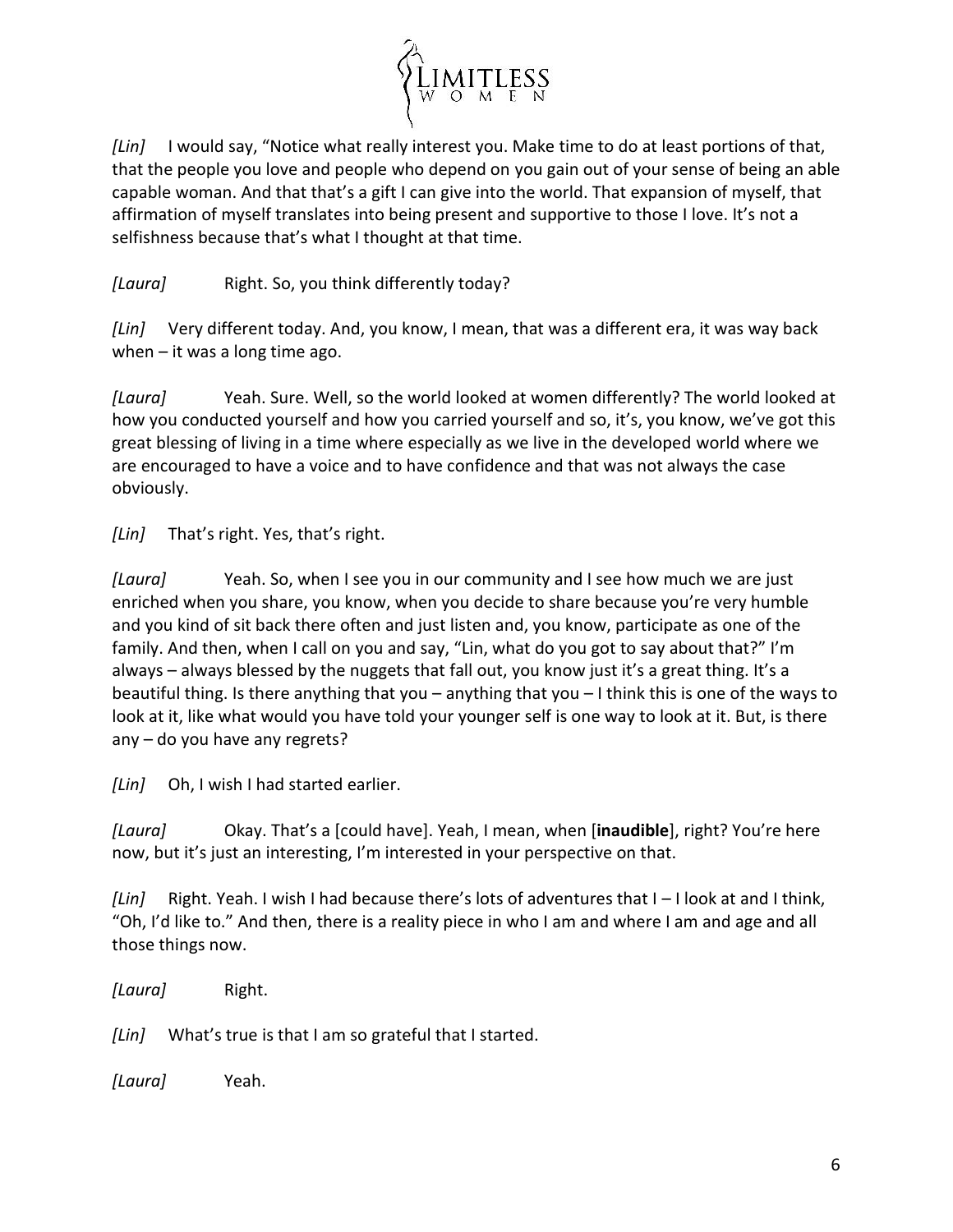

*[Lin]* I would like to have started earlier, but I come, I started when I was 60 and I have had these years. I am so grateful for my start.

*[Laura]* Yes.

*[Lin]* So, don't wait. Do it now. Start whatever that is.

*[Laura]* Whatever it is for you, right? Like, yeah, that's a beautiful – it's a beautiful thing. All right. How long have you and Bob been married?

*[Lin]* 62 ½ years.

*[Laura]* I knew it was going to be a delicious number. I knew it was going to be something fantastic. What do you think, you know, because he's just glowy and delicious himself, what do you think has been the secret to your happiness and your marriage? It's a long time to choose to stay in partnership.

*[Lin]* Yes. Well, we had a spot that was near divorced and we made that – made it through that.

*[Laura]* And how long ago was that?

*[Lin]* When we were about – when we're in our early 40s, so that's a long time ago now. So, we've been married 20 years, 23 years at that time and – what was your question? Why did we stay together?

*[Laura]* Well, what do you – what do you think has been kind, you know, maybe – maybe why you chose to stay together and, you know, again, I see relationships as a choice, right? I mean, did you have an alternative, we could not be together.

*[Lin]* Right.

*[Laura]* 62 years to choose to grow with the same person, I personally find very remarkable and Scott and I are 22 years and its been probably one of the greatest – my marriage has been in many ways the greatest teacher of my life. Yeah.

*[Lin]* Well, I wish I could tell you something really profound.

*[Laura]* I love it.

*[Lin]* So, there is a – we had children in common and we have made the choice to be present together through their lives, not at the expense of our own life or our own lives or our own...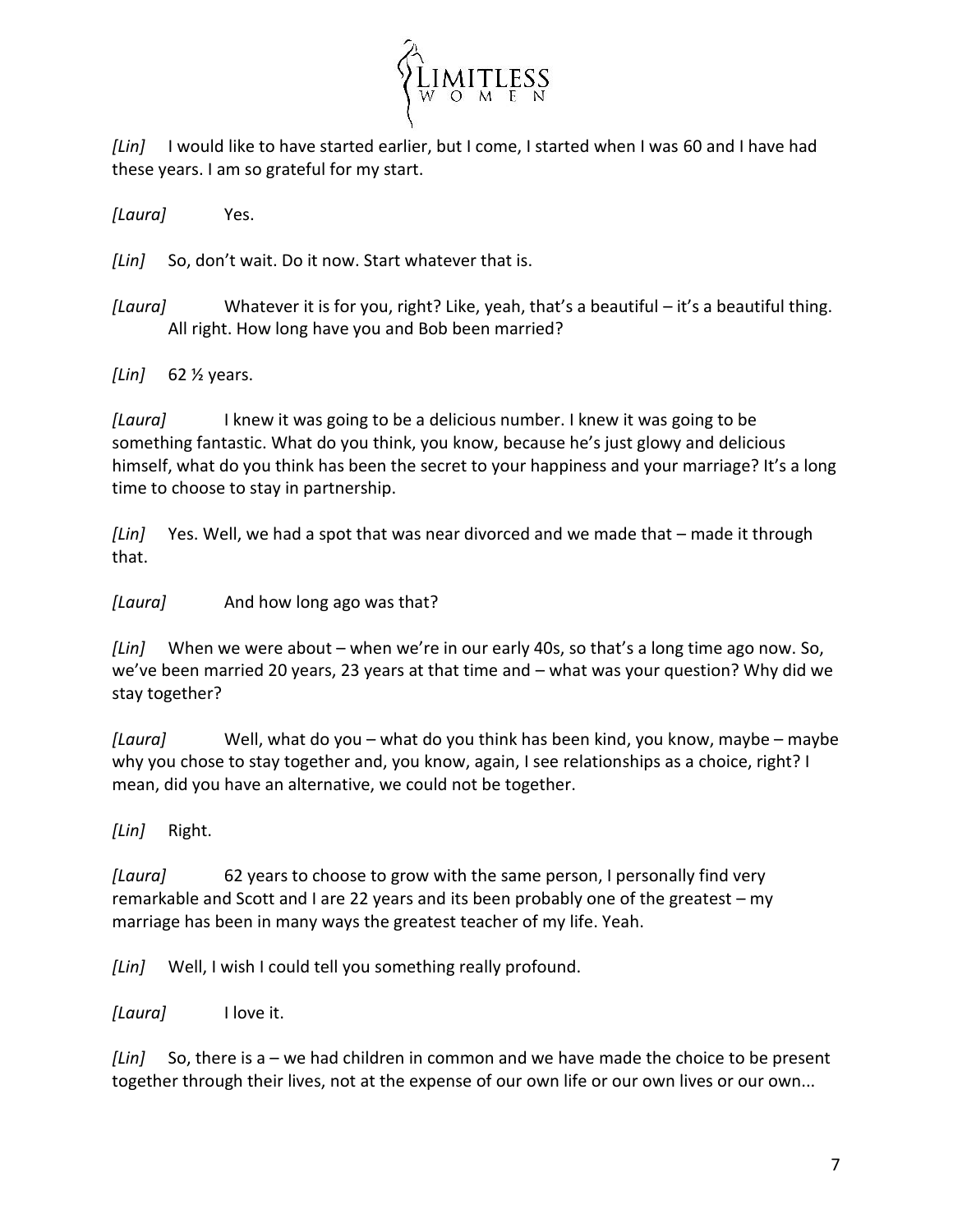

*[Laura]*Happiness.

*[Lin]* Opportunities and happiness, not that at all. That has been a – that has been a bonus for us for staying together. I had one – this isn't quite on your question, but I will say to you that once I have realized that I can do some of my own thing that I can follow my own dream, that has made our relationship even – even stronger, even – more reason – filled with greater respect for each other. Yeah.

*[Laura]* Yeah. Because I meet too many women that, you know, they feel that they can't do something because it's going to somehow impact their – their family, their children, their partner. And, often I know in my own experience I, in retrospect I think I've used that as an excuse to not do things, right? Versus when I actually do step into an opportunity for growth, nobody's happier for me than my family. You know, they're really thrilled with it. Now, they may not like it automatically because they may not like that I'm traveling or away from them, but overall, you know, when it comes down to the results that we get from the actions we take, I've been blessed with this family who's become my greatest cheerleaders.

*[Lin]* Yeah. Very, very true. Very true.

*[Laura]* Yeah. All right. We just have a couple of minutes, is there anything else that you want to share? Anything else – any other pearls of wisdom that you thought about before we got on this call today because it's really, again, the purpose of this was just for me to have an opportunity to capture some of your brilliance for me and for others and to share you because I love you so much and I, you know, I feel like everybody should know you.

*[Lin]* Thank you. Well, there's a couple of things. And I've had – one of the things that I would really wish for all of us is that when we come to the end of our lives, we've been doing what we love whatever, however that shows up for us in a wide variety of ways, of course, an activity, a time with who knows what that is. But then, our time always, but particularly evident in the olden years. I have the privilege of being older and older and I realized that doing what I love honors my life, it honors the people that I – with whom I live and who support me with their love. So, I think that matters. And that in engaged keeps us active. You know, you can this is a nice rhyme, engaging while aging.

*[Laura]* I love it.

*[Lin]* Yeah. And staying engaged keeps us healthy and interested and part of life and that that's really, really important.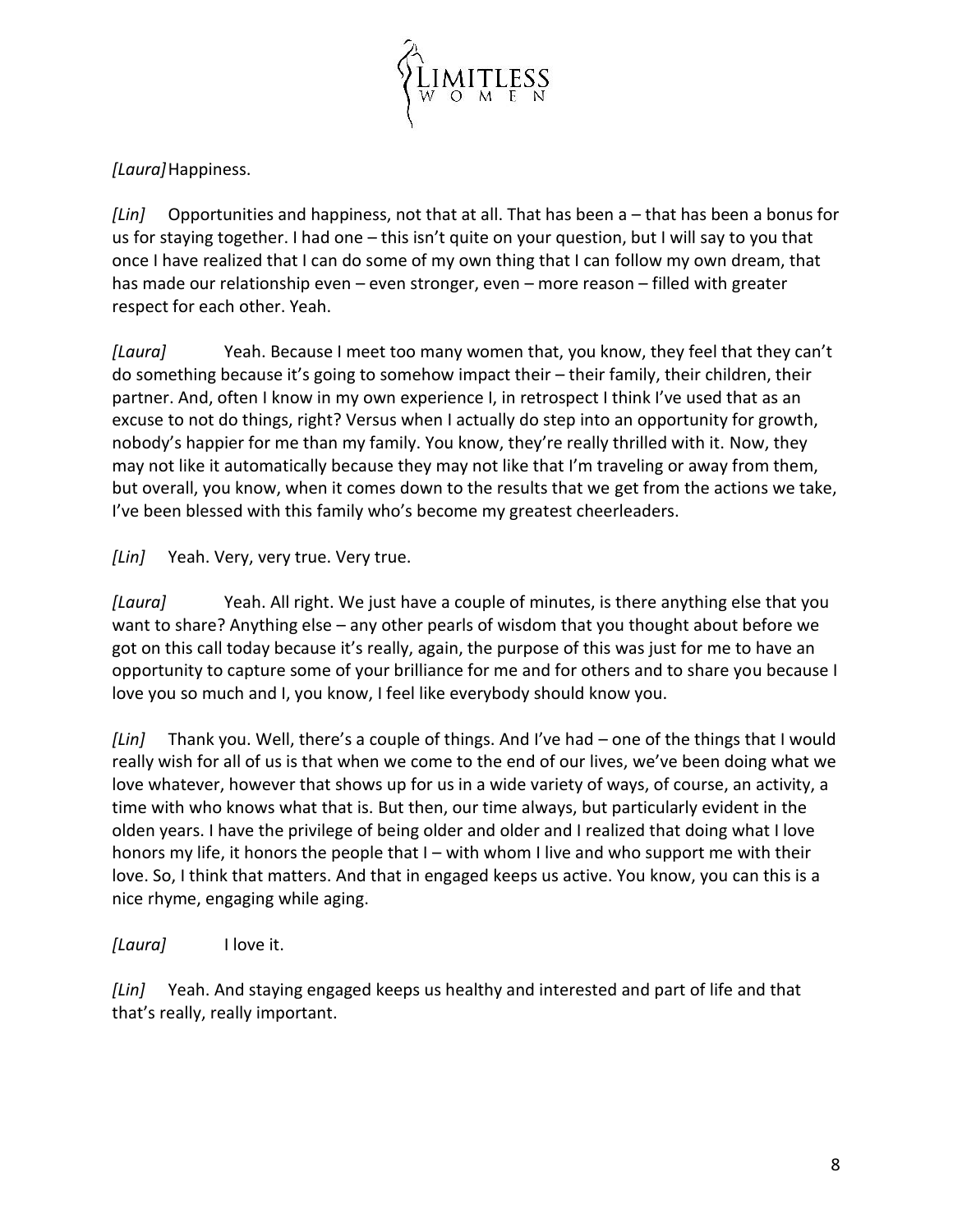

*[Laura]* Yeah. And so, when you say engaged, meaning engaged in your passions, engaged with each other, right? You and I are talking before we got on this about Scott and I living separately right now and how, you know, he's very, you know, a big part of me moving to Texas had to do my health issues, but I think it's really for him. Him staying in Colorado is not because we don't want to be together, it's because he's on purpose with the project that he's just fired up about. And, you know, it is not a forever thing, it's however long it's going to be thing, but there are something in him feeling purposeful that I noticed really adds vitality to his life.

*[Lin]* Oh, yes, yes. When people lose a sense of purpose, that's when I see my contemporaries really getting old.

*[Laura]* Yeah.

*[Lin]* They've lost the zest. And so, it's a challenge to stay purposeful and it's critical. I would say critical.

*[Laura]* And how do you check in just as we wrap up here, how do you check in to know what you love each day? Like, what gives you that clue?

*[Lin]* Am I feeling grumpy? Do I want to...If good dance music came on, would I feel, oh, yeah or would I feel, pfft.

*[Laura]* Yeah. So, you really – you're like taking your internal temperature if you will.

*[Lin]* Right, my internal temperature. That's it, that's good.

*[Laura]* I just made that up. I have no idea, but I think it's an interesting thing. I was just talking to Jacob, my son, the one who's here in Houston, right? And he is triple vaccinated, right? He's double vaccinated plus the booster and he still got Omicron, whatever you just – he got COVID. And he's good. He had a very – I think because he was triple, you know, loaded up here with good stuff, he was okay. He just had a couple of days of feeling off and a little bit of a fever and achy. And, you know, I keep checking in with him, it's been a couple of weeks to see how is he feeling today and what's going on. He said, you know, the only thing he recognizes is the little foggy in the brain. And I was like, ah, welcome to that. You're almost 30, you don't even know what fog is [**inaudible**] and maybe not, maybe not. So, it's an interesting thing, you know, just the function of what we're aware of. But, taking in each day and seeing how do we feel.

*[Lin]* Right.